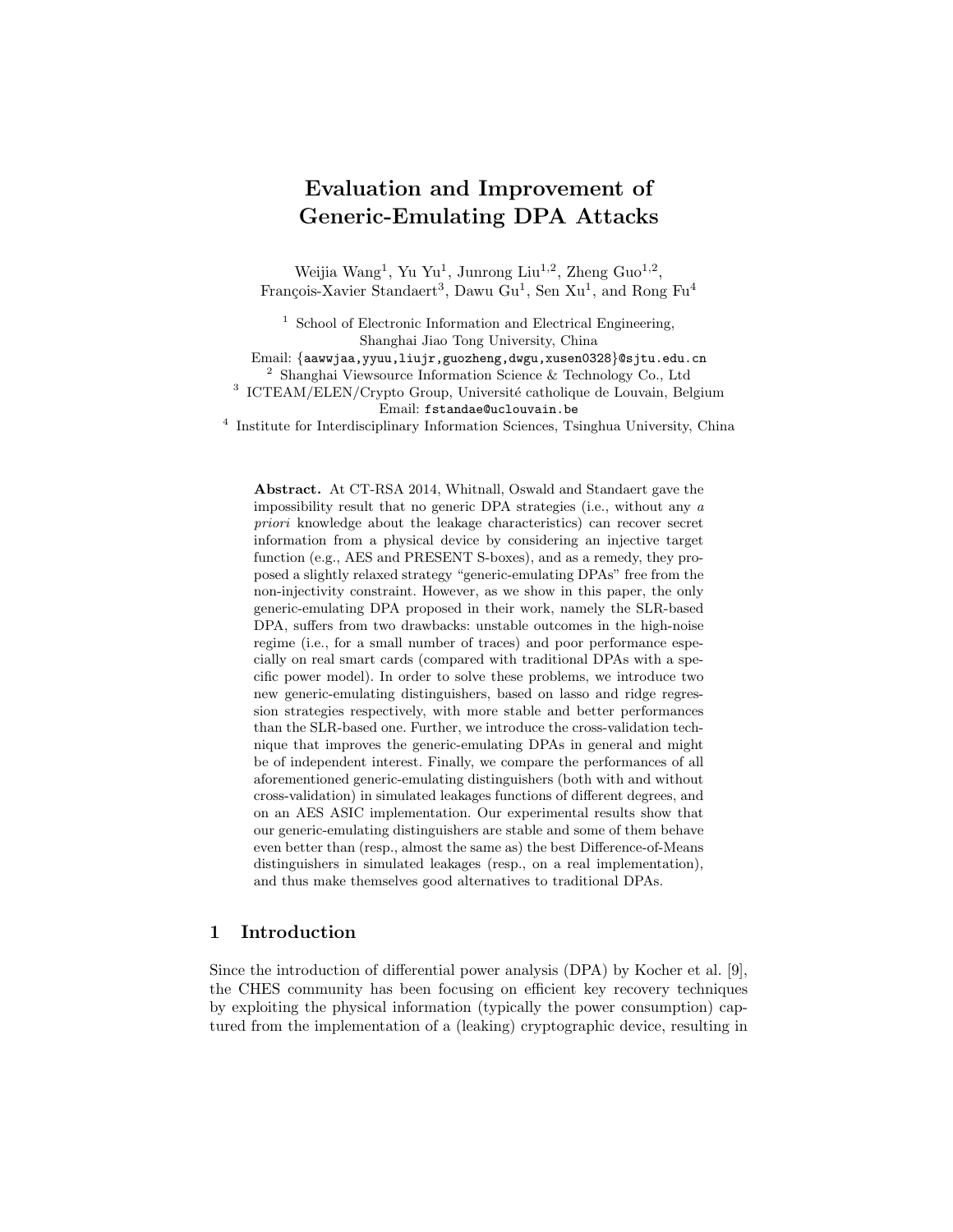a rich body of literature on power analysis (see, e.g.,  $[4, 2, 11, 7, 1, 13, 15]$  for an incomplete list). In this paper, we mainly consider non-profiled<sup>5</sup> power analysis techniques. We mention that some non-profiled attacks such as correlation power analysis (CPA) [2] and differential cluster analysis (DCA) [1] make some reasonable device-specific assumption about the power models. However, with the development of chip industry towards smaller technologies, the impact of power variability is becoming more and more significant, which makes common power models (e.g., Hamming weight, bit leakage) much less respected in practice (especially when reaching nanoscale devices) [10].

More recently, various non-profiled strategies such as mutual information analysis (MIA) using an identity power model [7], Kolmogorov-Smirnov (KS) method [13], Cramér-von Mises test method [13], linear regression<sup>6</sup> (LR)-based method [11] and copulas methods [14] were proposed. All these attacks enable to work in a context where no a priori knowledge is assumed about the power model, and DPAs of this form were termed as "generic DPAs" in [16]. The authors of [16] showed an impossibility result that all generic DPAs fail to work when applied to an injective target function. Fortunately, they observed that a slight relaxation of the generic condition (with the incorporation of some minimal "non-device-specific intuition") allows to bypass the impossibility result, for which they coined the name "generic-emulating DPAs". They further exemplified this by relaxing LR-based DPA (as a generic DPA) to stepwise linear regression (SLR)-based DPA (as a generic-emulating DPA) and demonstrated its effectiveness for injective target functions in simulation-based experiments.

However, despite the effectiveness on injective target functions, SLR-based DPA suffer from two drawbacks. First, it tends to be unstable for a small number of traces, reflecting a high variance of the outcomes (and thus lower success rates), which is illustrated in Section 5.1. Second, there is still a performance gap between SLR-based DPA and traditional one (e.g., CPA or DPA with the bit model), especially on real smart cards (which were not analyzed in [16]). In this paper, we address the above issues and make the following contributions.

First, we introduce in Section 3 two alternative generic-emulating distinguishers named lasso-based and ridge-based ones. We show that the new distinguishers enjoy a more stable and better performance than SLR-based ones (see Figure 4). Intuitively, our improvement benefits from the fact that our distinguishers use a more continuous way to shrink the parameters than SLR-based ones (see Section 5.1 for a discussion).

Second, we exploit in Section 4 a technique from statistical learning called 'cross-validation' that might be of independent interest (used in the context

<sup>5</sup> In contrast, a profiled power analysis (such as template attacks [4] and stochastic attacks [15]) takes advantage of an offline learning phase to gain additional information about an identical device (using a known key), which is not always practical.

<sup>6</sup> Unless otherwise specified, an LR-based distinguisher refers to one that uses a full basis of polynomial terms to construct the power model, and we often omit the term "with a full basis" for succinctness. We refer to Section 2.3 for a formal definition.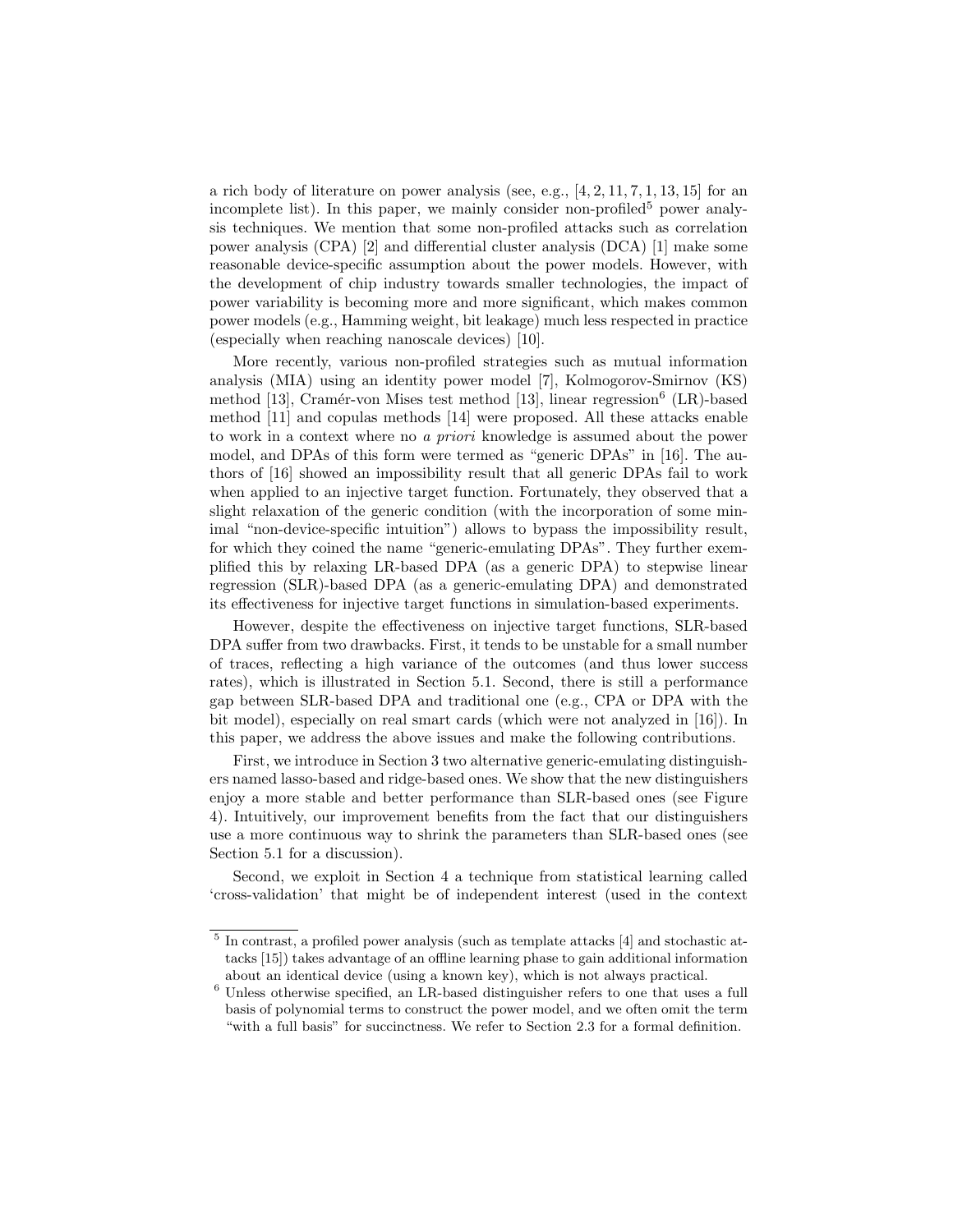of profiled DPA in [5]), and show in Section 5 that it can be combined with generic-emulating DPAs to improve the performance in general.

Finally, for a comprehensive comparison, we illustrate in Section 5 the performances of SLR-based DPA, ridge-based DPA and lasso-based DPA in various settings, e.g., with and without cross-validation, against leakage function of different degrees and on a real smart card. Some of our attacks outperform the best Difference-of-means (DoM) attack<sup>7</sup> in simulation-based experiments and achieve almost the same performance as best DoM attack on real smart cards. Therefore, our results improve the work of [16] and can be considered as taking one concrete step forward towards making generic-emulating DPA practical.

# 2 Background

#### 2.1 Differential Power Analysis

Following the 'divide-and-conquer' strategy, a DPA attack breaks down a secret key into a number of subkeys of small length and recovers them independently. Let  $X$  be a vector of some (partial) plaintext in consideration, i.e.,  $X = (X_i)_{i \in \{1,...,N\}}$ , where N is the number of measurements and  $X_i$  corresponds to the (partial) plaintext of  $i$ -th measurement. Let  $k$  be a hypothesis subkey, let  $F_k : \mathbb{F}_2^m \to \mathbb{F}_2^m$  be a target function, where m is the bit length of  $X_i$ , and thus the intermediate value  $Z_{i,k} = F_k(X_i)$  is called a target and  $Z_k = F_k(X) = (Z_{i,k})_{i \in \{1,...,N\}}$  is the target vector obtained by applying  $F_k$  to X component-wise.

Let  $L : \mathbb{F}_2^m \to \mathbb{R}$  be the leakage function and let T be a vector of power consumptions. We have  $T_i = L \circ Z_{i,k^*} + \varepsilon$  and  $T = L \circ Z_{k^*} + \varepsilon$ , where  $\circ$  denotes function composition,  $k^*$  is the correct subkey key and  $\varepsilon$  denotes probabilistic noise. A trace  $t_i$  is the combination of power consumption  $T_i$  and plaintext  $X_i$ , i.e.,  $t_i = (T_i, X_i)$ . Let the function  $\overline{M} : \mathbb{F}_2^m \to \mathbb{R}$  be the power model that approximates the leakage function L, namely,  $T \approx M \circ F_{k^*}(X)$ , where the noise information is also included in the power model.

In this paper, we assume that  $F_k(\cdot)$  is an injective function (e.g., the AES S-Box). With the above definitions and notation, we can describe DPA as follows:

- 1. Make a subkey guess k and compute the corresponding target value  $F_k(X_i)$ .
- 2. Estimate the power consumptions of  $F_k(X)$  with the power model  $M(\cdot)$ , i.e.,  $M(F_k(X)).$
- 3. Compute the correlation between the hypothetical  $M(F_k(X))$  and the real trace T. The correlation should be highest upon correct key guess (which can be decided after repeating the above for all possible subkey guesses).

<sup>7</sup> Difference-of-means attack is a form of DPA that exploits the leakage of a single bit. It is generally seen as the 'best' attack strategy without a prior knowledge about the power model. The best DoM attack refers to the DoM attack in the best scenario, i.e., assuming additional knowledge about which target bit to exploit to achieve the highest correlation (among all possible target bits).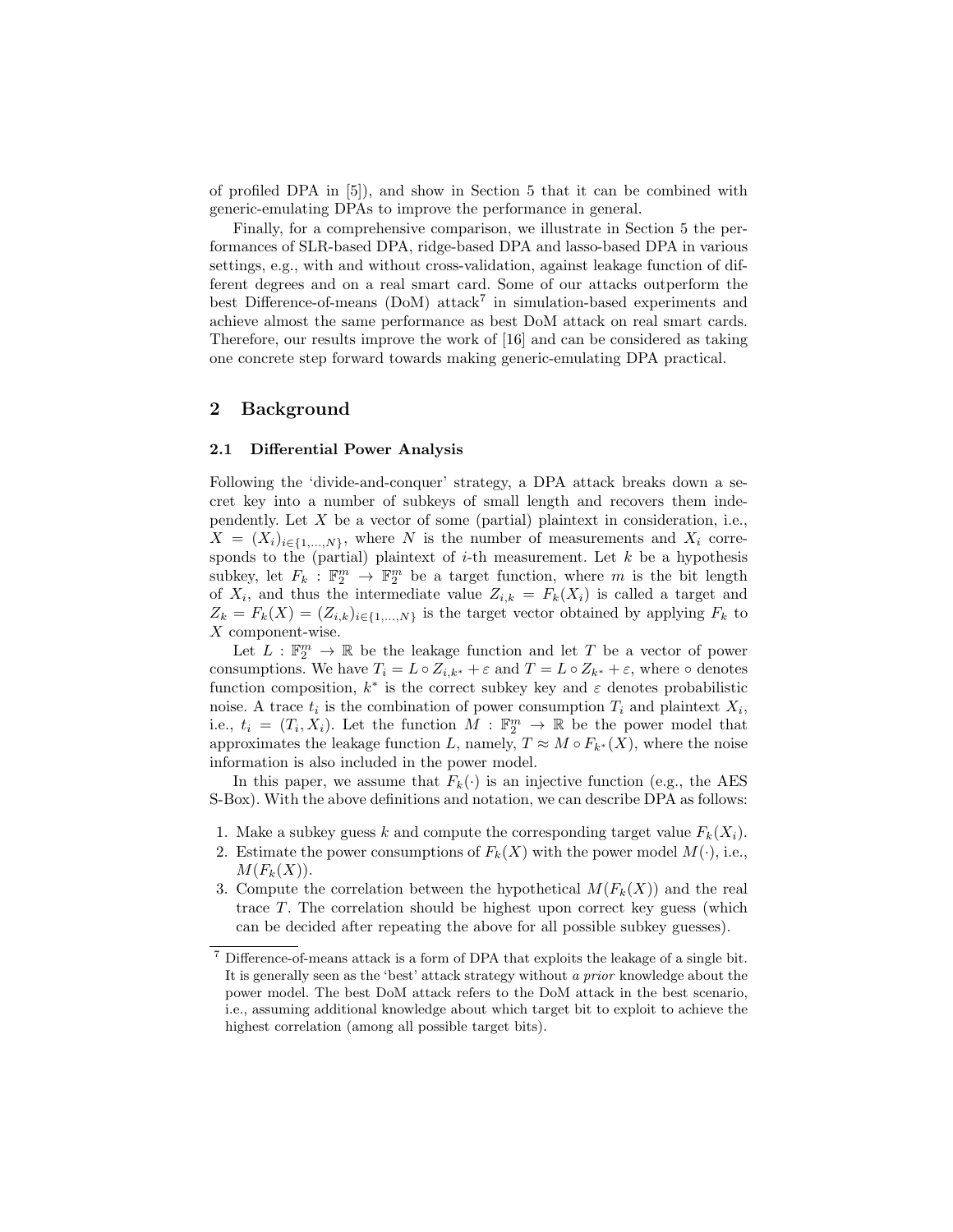#### 2.2 Generic DPA and its limitations

The generic DPA is defined in [16] with the definitions below:

Definition 1 (Generic power model). The generic power model associated with key hypothesis  $k$  is the nominal mapping to the equivalence classes induced by the key-hypothesised target function  $F_k(\cdot)$ .

Definition 2 (Generic compatibility). A distinguisher is generic-compatible if it is built from a statistic with operate on a nominal scale measurements.

Definition 3 (Generic DPA). A generic DPA strategy performs a standard univariate DPA attack using the generic power model paired with a genericcompatible distinguisher.

Unfortunately, as shown in [16], no efficient generic DPA strategy is able to distinguish the correct subkey  $k^*$  from an incorrect hypothetical value  $k$  give that  $F_{k^*}$  and  $F_k$  are both injective. We refer to [16] for the details and proofs.

## 2.3 From LR-based DPA to generic-emulating DPA

As stated in [16] and [3], any leakage function L on input  $z \in \mathbb{F}_2^m$  can be represented in the form of  $L(z) = \sum_{u \in \mathbb{F}_2^m} \alpha_u z^u$  with coefficients  $\alpha_u \in \mathbb{R}$ , where  $z = Z_{i,k^*}, z^u$  denotes monomial  $\prod_{j=1}^m z_j^{u_j}$ , and  $z_j$  (resp.,  $u_j$ ) refers to the  $j^{th}$  bit of z (resp., u). Therefore, for each subkey hypothesis  $k$ , we use a full basis of polynomial terms to construct the power model:  $M_k(Z_{i,k}) = \alpha_0 + \sum_{u \in U} \alpha_u Z_{i,k}^u$ , where  $\mathbb{U} = \mathbb{F}_2^m \setminus \{0\}$ . The degree of the power model is the highest degree of the non-zero terms in polynomial  $M_k(Z_{i,k})$ . We denote  $\alpha = (\alpha_u)_{u \in \mathbb{U}}$  as the vector of coefficients, which is estimated from  $\mathbf{U}_k = (Z_{i,k}^u)_{i \in \{1,2,\ldots,N\}, u \in \mathbb{U}}$  and T using ordinary least squares, i.e.,  $\boldsymbol{\alpha} = (\boldsymbol{U}_{k}^{\mathsf{T}} \boldsymbol{U}_{k})^{-1} \boldsymbol{U}_{k}^{\mathsf{T}} \boldsymbol{T}$ , where  $(Z_{i,k}^{u})_{i \in \{1,2,...,N\}, u \in \mathbb{U}}$  is a matrix with  $(i, u)$  being row and column indices respectively, and  $\boldsymbol{U}_k^{\mathsf{T}}$  is the transposition of  $U_k$ . Finally, the goodness-of-fit (denoted as  $R^2$ ), as a measurement of similarity between  $M_k(Z_k)$  and the real power consumption T, can be computed for each  $M_k$  which separates the correct key hypothesis from incorrect ones<sup>8</sup>. This method, called Linear Regression-based DPA (LR-based DPA) with a full basis, falls into a special form of generic DPA, and thus it doesn't distinguish correct sub-keys from incorrect ones on injective target functions (see  $[16]$ ).

To address the issue, generic-emulating DPA additionally exploits the characteristics of power models in practice (by losing a bit of generality) and it makes a priori constrain on  $\alpha$ . As observed in [16], the coefficient vector  $\alpha$  is typically sparse for a realistic power model (under correct sub-key). Therefore, SLR-based DPA, as a generic-emulating DPA, starts from a power model with a full basis

<sup>&</sup>lt;sup>8</sup> We use Pearson's coefficient to measure the goodness-of-fit in this paper, i.e.,  $R^2 =$  $\rho(T, M_k(Z_k))$ , where  $\rho$  is the Pearson's coefficient.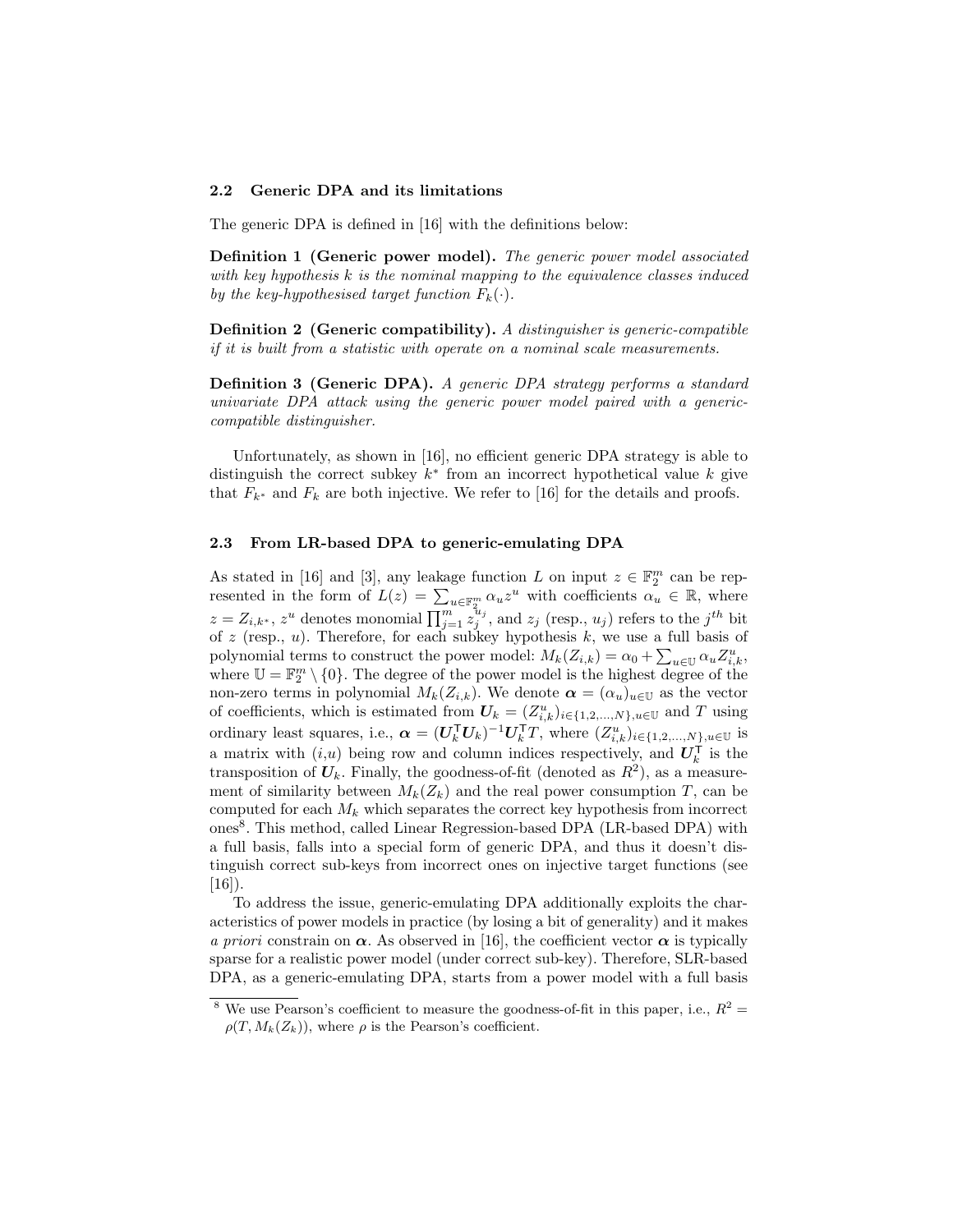$\mathbb{U}=\mathbb{F}_2^m\setminus\{0\}$  and excludes some 'insignificant' terms while keeping all the 'significant' ones in the basis. Then, it measures the goodness-of-fit  $R^2$  to separate the correct sub-key from incorrect ones. Formally,

$$
\hat{\alpha}^{SLR} \stackrel{\text{def}}{=} \operatorname*{argmin}_{\alpha} \sum_{i=1}^{N} (T_i - M_k(Z_{i,k}))^2,
$$
\n
$$
\text{subject to} \sum_{u \in \mathbb{U}} |\text{sign}(\alpha_u)| \le s,
$$
\n
$$
(1)
$$

where the absolute value of signum function  $|\text{sign}(\alpha_u)| = 0$  if  $\alpha_u = 0$ , and otherwise (i.e.,  $\alpha_u \neq 0$ )  $|\text{sign}(\alpha_u)| = 1$ .

It should be noted that Equation (1) and the description of SLR-based DPA in [16] are equivalent. The former one follows the definition of stepwise regression in [6], and the latter one more focuses on the algorithmic aspects of SLR-based DPA, and the parameter s come from the p-values in [16].

However, as we will show in Section 5.1, SLR-based DPA suffers from two drawbacks: (1) it is not stable for small number of traces ; (2) in comparison with traditional DPA, SLR-based DPA has poor performance especially on real implementations. In next sections, we present two alternative generic-emulating distinguishers with more stable and improved performances, as well as a strategy called 'cross-validation' that might be of independent interest.

## 3 Alternative generic-emulating distinguishers

In this section, we present two new generic-emulating distinguishers: the ridgebased and lasso-based distinguishers. For consistency with [16], we use the same power model as SLR-based DPA, i.e.,  $M_k(Z_{i,k}) = \alpha_0 + \sum_{u \in \mathbb{U}} \alpha_u Z_{i,k}^u$ . It should be noted that (in our terminology) generic-emulating DPAs and generic-emulating distinguishers are not exactly the same, the latter one output the coefficients while the former output key  $k^*$  (as its best guess) and the corresponding  $R^2$ .

#### 3.1 Ridge-based distinguisher

Ridge-based distinguisher shrinks coefficients  $\alpha_u$  by explicitly imposing an overall constraint on their size [8]:

$$
\hat{\alpha}^{ridge} \stackrel{\text{def}}{=} \operatorname*{argmin}_{\alpha} \sum_{i=1}^{N} \left( T_i - M_k(Z_{i,k}) \right)^2,
$$
\n
$$
\text{subject to } \sum_{u \in \mathbb{U}} \alpha_u^2 \le s.
$$
\n
$$
(2)
$$

An equivalent formulation to the above is

$$
\hat{\alpha}^{ridge} = \underset{\alpha}{\text{argmin}} \left( \sum_{i=1}^{N} \left( T_i - M_k(Z_{i,k}) \right)^2 + \lambda \sum_{u \in U} \alpha_u^2 \right), \tag{3}
$$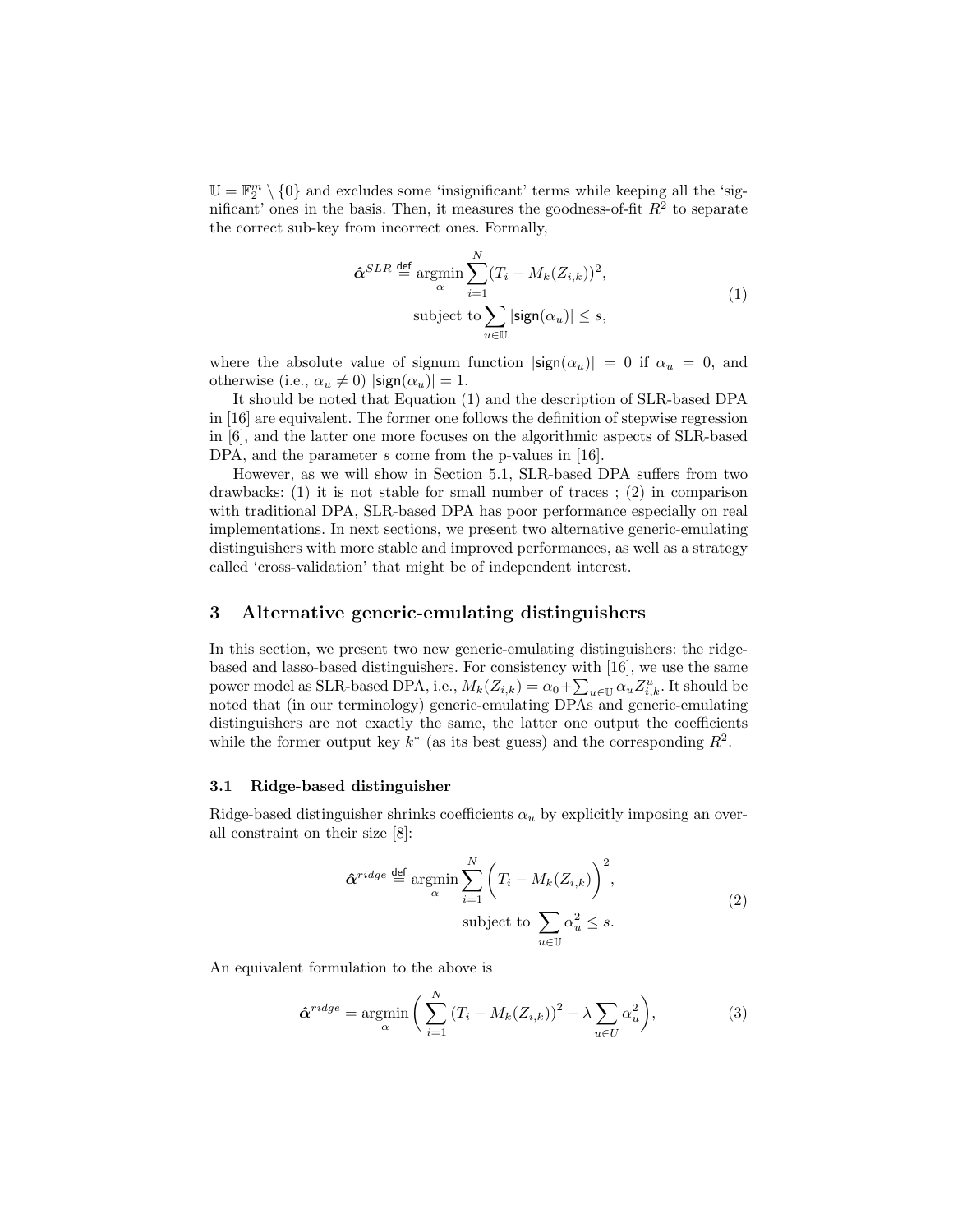whose optimal solution is given by:

$$
\hat{\alpha}^{ridge} = (U_k^{\mathsf{T}} U_k + \lambda I)^{-1} U_k^{\mathsf{T}} T,\tag{4}
$$

where matrix  $\bm{I}$  is the  $|\mathbb{U}| \times |\mathbb{U}|$  identity matrix,  $|\mathbb{U}|$  denotes the cardinality of  $\mathbb{U}$ and  $U_k$  is defined in section 2.3.

How the coefficients shrink in the ridge-based distinguisher? As described in Section 3.1, the ridge-based distinguisher enforces a general constraint  $\sum_{u\in\mathbb{U}}\alpha_u^2 < s$  on the coefficients of  $M_k$ , but it is not clear how each individual coefficient  $\alpha_u$  shrinks (e.g., which coefficient shrinks more than the others). We show an interesting connection between the degree of a term  $Z_{i,k}^u$  in  $M_k$  (i.e., the Hamming Weight of u) and the amount of shrinkage of its coefficient  $\alpha_u$ .

First, we use a technical tool from "principal component analysis" (see, e.g., [8]). Informally, the principal components of  $U_k$  are a set of linearly independent vectors obtained by applying an orthogonal transformation to  $U_k$ , i.e.,  $P = U_k V$ , where the columns of matrix P are called the principal components, and the columns of matrix  $V$  are called directions of the (respective) principal components. An interesting property is that columns of  $P$ , denoted by  $P_1, \ldots,$  $P_{2^m-1}$ , have descending variances (i.e.,  $P_1$  has the greatest variance). Among the columns of  $V$ , the first one, denoted  $V_1$  (the direction of  $P_1$ ), has the maximal correlation to coefficient vector  $\alpha$ . We refer to [8] for further discussions and proofs.

Then, we further study the correlation between  $V_1$  and  $\alpha$ , both seen as a vector of  $2^m - 1$  components indexed by u. Figure 1 and Figure 2 depict the direction of the first principle component  $V_1$  and the degrees of terms in  $U_k$ respectively, and they represent a high similarity (albeit in a converse manner). Quantitatively, the Pearson's coefficient between  $V_1$  and the corresponding vector of degrees is −0.9704, which is a nearly perfect negative correlation.

Finally, given that  $V_1$  is positively correlated to  $\alpha = (\alpha_u)_{u \in \mathbb{U}}$  while negatively correlated to their term degrees, we establish the connection that  $\alpha_u$  is conversely proportional to the Hamming weight of  $u$ . In other words, the more Hamming weight that u has, the less  $\alpha_u$  contributes to the power model. Therefore, ridge-based distinguisher is consistent with low-degree power models (e.g., the Hamming weight and bit models) in practice.

#### 3.2 Lasso-based distinguisher

The lasso-based distinguisher is similar to the ridge-based one excepted for a different constraint on the parameters [8]:

$$
\hat{\alpha}^{lasso} \stackrel{\text{def}}{=} \operatorname*{argmin}_{\alpha} \sum_{i=1}^{N} \left( T_i - M_k(Z_{i,k}) \right)^2, \tag{5}
$$

$$
subject to \sum_{u \in \mathbb{U}} |\alpha_u| \le s.
$$
 (6)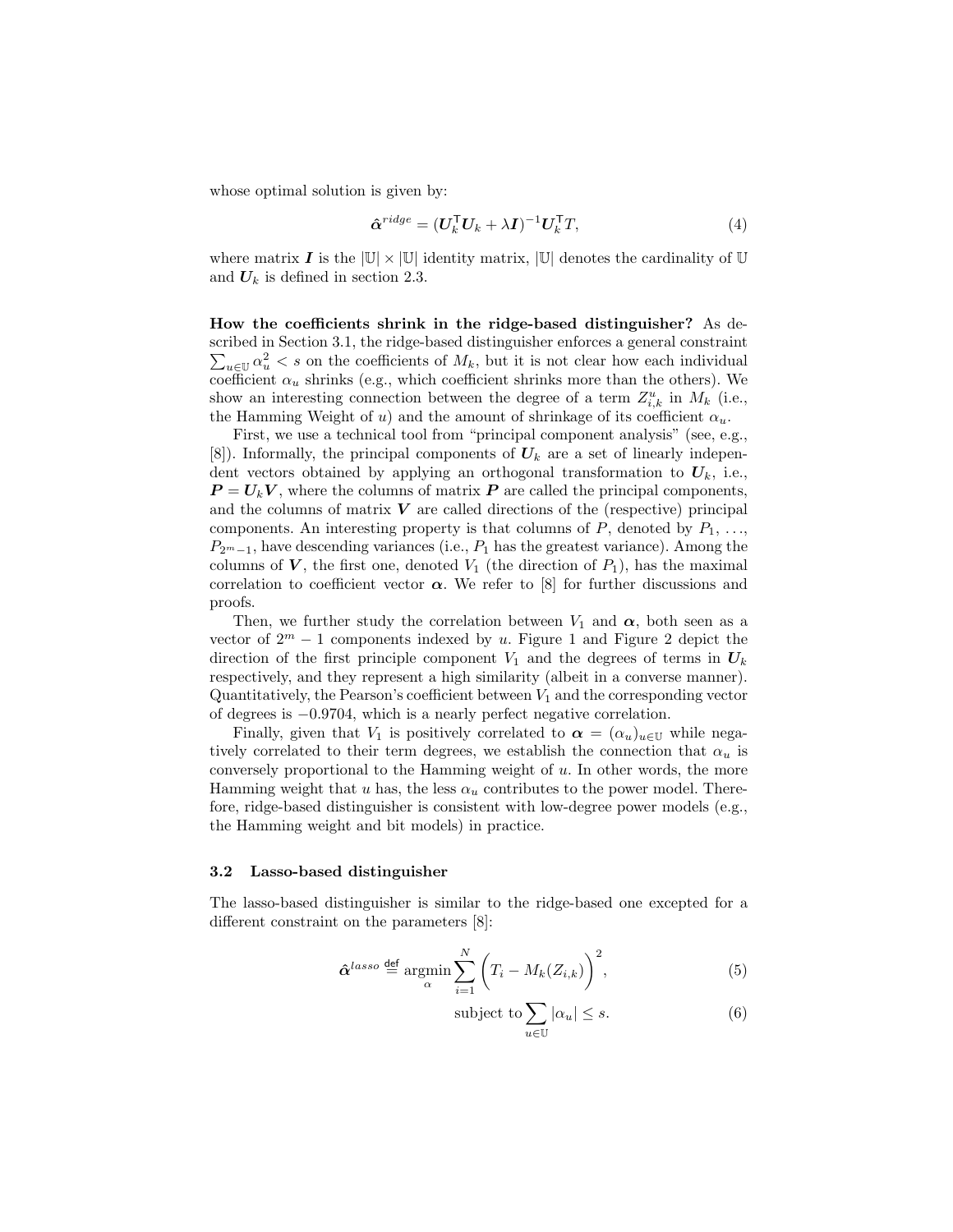

Fig. 1. An illustration of  $V_1$  (the direction of the first principal component of  $U_k$ ).



Fig. 2. An illustration of the degrees of the terms in  $U_k$ .

A subtle but important difference between lasso-based and ridge-based regressions is their ways of shrinking the coefficients. By choosing a sufficiently small s, lasso-based distinguisher will have some of its coefficients exactly stuck to zero and in contrast, the ridge-based distinguisher will only shrink the coefficients (with the amounts of shrinkage conversely proportional to the degrees of terms). Thus, we can consider the lasso-based distinguisher as a tool inbetween SLR-based and ridge-based distinguishers.

Finding the optimal solution for lasso-based distinguishers is essentially a quadratic programming problem. Fortunately, there are known efficient algo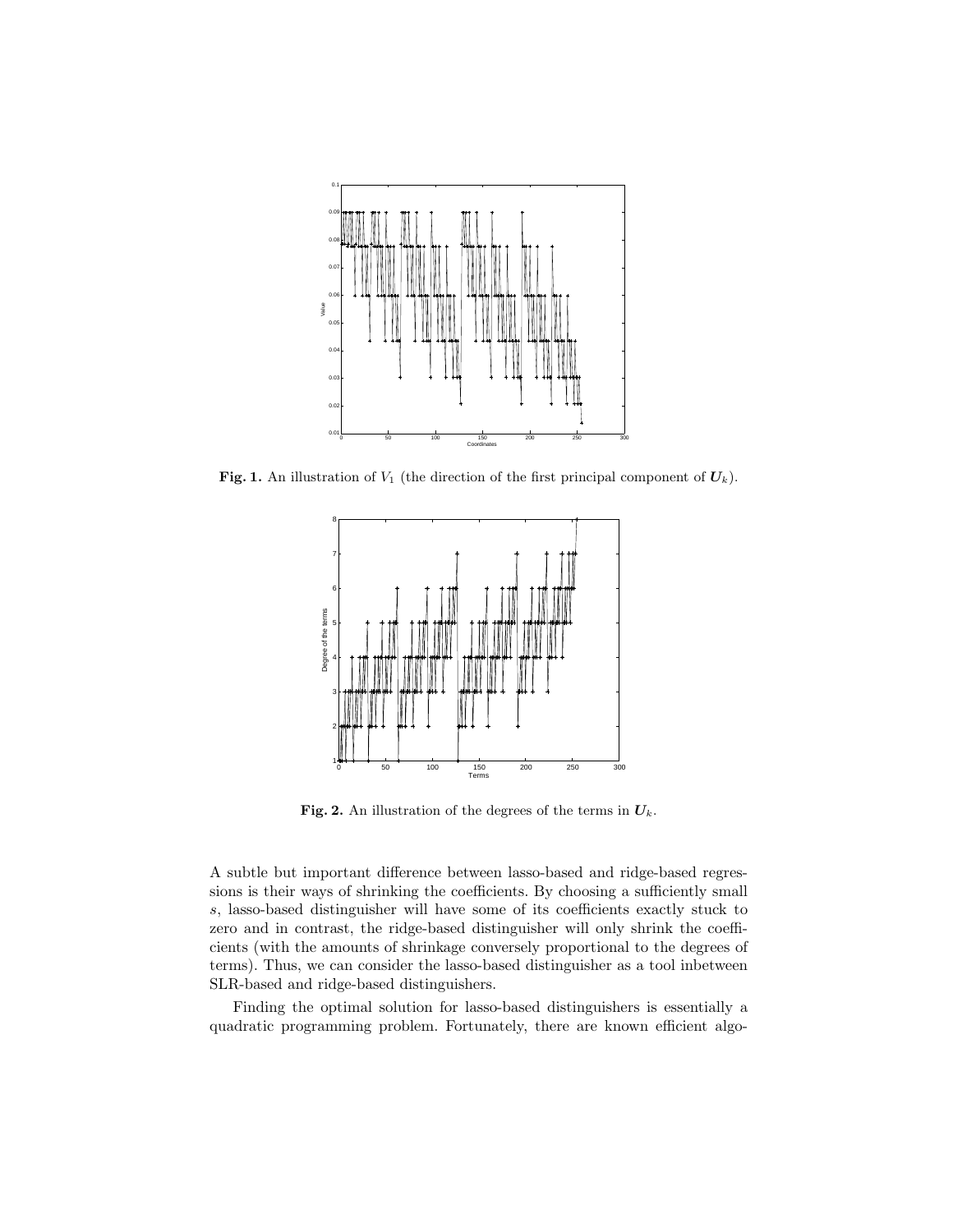rithms and we use the "Least Angle Regression" algorithm for this purpose [6] (see Appendix A for full details).

# 4 Generic-emulating DPAs with cross-validation

In this section, we combine generic-emulating DPA with the  $K$ -fold<sup>9</sup> crossvalidation technique from statistical learning. We mention that cross-validation was already used for evaluation of side-channel security in the profiled setting [5]. Algorithm 1 shows how to combine generic-emulating DPA with cross-validation.

Algorithm 1 Generic-emulating DPA with cross-validation

**Require:** traces  $t_i = \{T_i, x_i\}$  where  $i \in \{1, ..., N\}$ ; the number of parts K; target function  $F_k(\cdot)$ ; **Ensure:**  $\hat{k}$  as the best guess for the subkey; 1: for  $i = 1$ ;  $i \le N$ ;  $i++$  do 2:  $\mathcal{S}_{x_i} = t_i$ 3: end for 4: for  $i = 1$ ;  $i \le K$ ;  $i++$  do 5:  $C_i = \{S_{K*(i-1)+1}, ..., S_{K*(i)}\}$ 6: end for 7: for all k such that  $k \in F_n^2$  do 8: for  $i = 1; i <= K; i++$  do 9: Compute the  $\alpha$  using the traces in  $\mathcal{C}_j$ , where  $j \in \{1...K\} \setminus \{i\}$ 10: Calculate the goodness-of-fit  $R_i^2$  from  $\mathcal{C}_i$ 11: end for  $12:$  $k_i^2 = (\sum_{i=1}^K R_i^2)/K_i$ 13: end for 14:  $\hat{k} = \operatorname{argmax}_{k} R_k^2$ 

As sketched in Figure 3, the algorithm follows the steps below:

First, we classify the traces into  $2^m$  sets based on the values of the corresponding input, denoted as  $S_{0...2^m-1}$ . Otherwise said, all traces in each set correspond to the same value of input (partial plaintext).

Then, we split  $\mathcal{S}_{\{1...2^m\}}$  into K parts  $\mathcal{C}_{\{1...K\}}$  of roughly equal size. For each part  $\mathcal{C}_i$ , we compute the coefficients  $\alpha_i$  using the rest  $K-1$  parts from the trace set, and calculate the goodness-of-fit  $R_i^2$  using the traces in  $\mathcal{C}_i$ . We then get the average goodness-of-fit  $R_k^2 = (\sum_{i=1}^K R_i^2)/K$  for the hypothetical subkey  $k$  in consideration. Finally, we return the subkey candidate with the highest averaged goodness-of-fit.

For example, let the target function be an AES S-box, let  $K = 8$  and use the ridge regression-based distinguisher, and thus the traces are classified into  $\mathcal{C}_{\{1...8\}}$ , where  $\mathcal{C}_1 = \{S_1, \ldots, S_{32}\}, \mathcal{C}_2 = \{S_{33}, \ldots, S_{64}\}, \ldots, \mathcal{C}_8 = \{\mathcal{S}_{225}, \ldots, \mathcal{S}_{256}\}.$ 

<sup>&</sup>lt;sup>9</sup> We shall not confuse K with k, where K is a parameter as in the "K-fold crossvalidation" and  $k$  is a subkey hypothesis.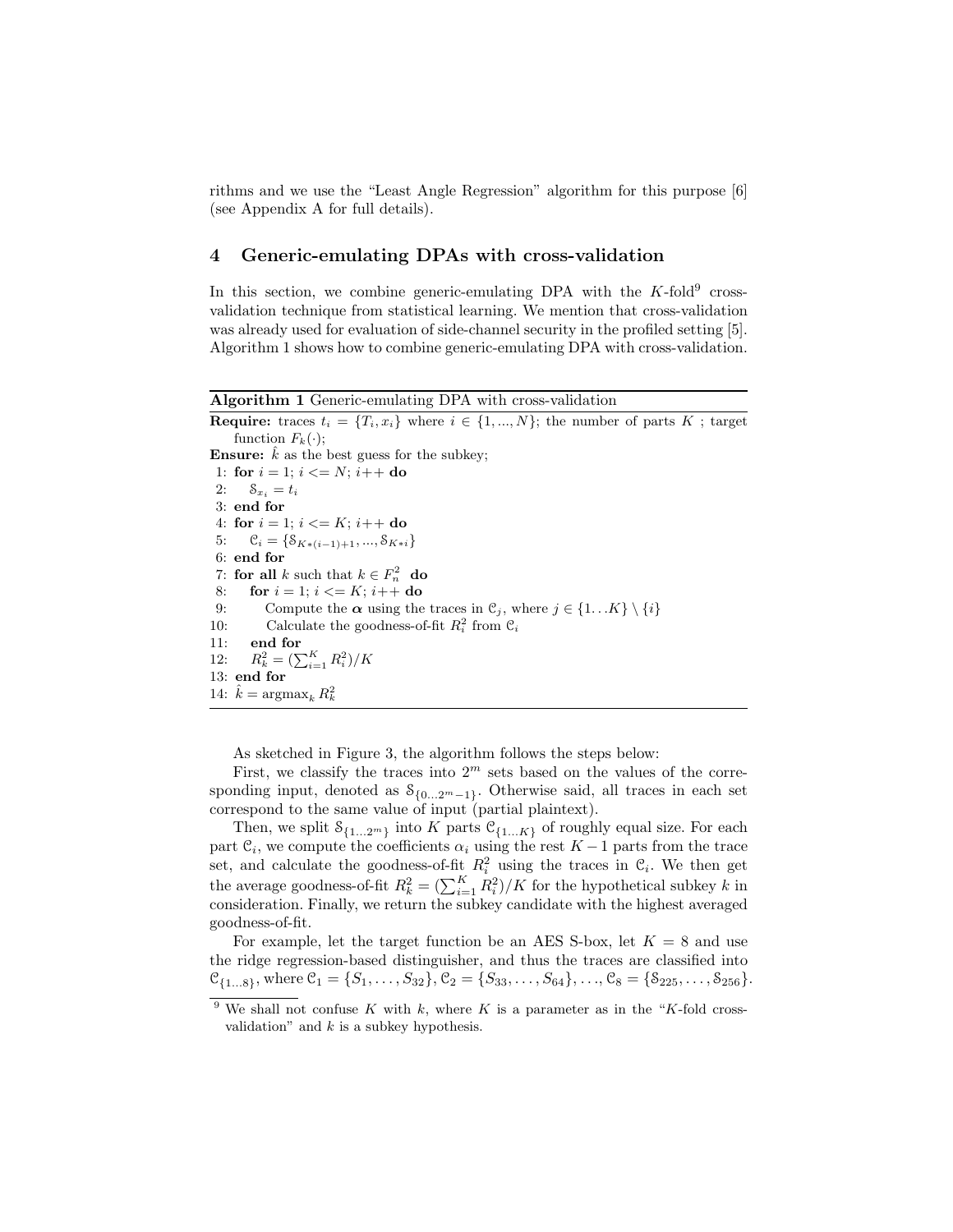

Fig. 3. Generic emulating DPA attack with cross-validation. The traces are divided into  $2^m$  sets  $\mathcal{S}_{\{0...2^m-1\}}$ , which are in turn categorized into K parts  $\mathcal{C}_{\{1...K\}}$  to mount cross-validation.

For part  $\mathcal{C}_1$ , we first compute its coefficients  $\alpha$  using the traces from sets  $\mathcal{S}_{33}$ ,  $S_{34}$ , ...,  $S_{256}$ , and then calculate the goodness-of-fit  $R^2$  using sets  $S_1$ ,  $S_2$  ...  $S_{32}$ , where  $k$  is a key hypothesis.

For a leakage function  $L : \mathbb{F}_2^m \to \mathbb{R}$  with input space of size  $2^m$ , the crossvalidation technique can determine the coefficients  $\alpha$  from traces on only a portion of (rather than the whole) input space. As we will show in Section 5.1, the 'Non-Device-Specific' nature of cross-validation allows to relax the LR-based DPA from a generic DPA (with a full basis) to a generic-emulating one by learning the leakage function from a subset of the input space.

# 5 Experimental Results

In this section, we give experimental results based on both simulation-based environments and real smart cards. In the simulation-based experiments, we first show that SLR-based DPA tends to be unstable for small number of traces. Then, we give a comprehensive comparison between the performance of SLRbased DPA, ridge-based DPA and lasso-based DPA in various settings, e.g., with and without cross-validation, against power models of different degrees and on a real smart card. In particular, some of these attacks beat the best DoM attack (see Footnote 7) in simulation-based experiments and achieve almost the same performance as best DoM attack on real smart cards. This improves the work of [16], where the SLR-based DPA doesn't outperform best DoM attack in simulation-based experiments (and real implementations are not considered in  $[16]$ .

In both scenarios, we target the AES-128's first S-box of the first round with an 8-bit subkey (recall that AES-128's first round key is the same as its encryption key). Following [16], we do the following trace pre-processing to facilitate the evaluation: we average the traces based on their the input (an 8-bit plaintext) and use the resulting 256 mean power traces to mount the attack. Since the running time of generic-emulating DPA increases as the number of traces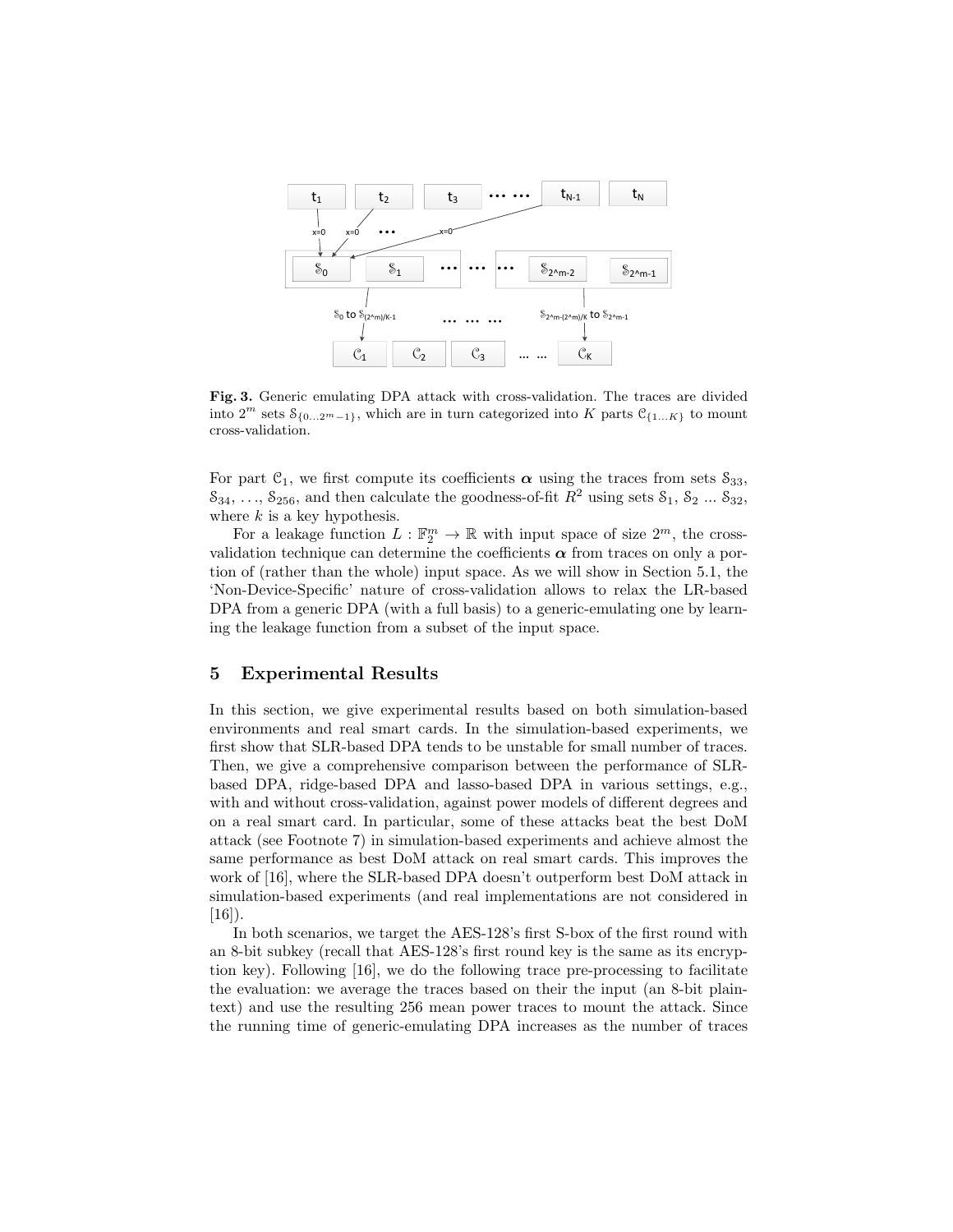grows, it may become unbearable when we have hundreds of thousands of traces Therefore, it is reasonable to use a few mean power traces instead of a huge number of traces in both simulation-based and real attacks.

The parameters from different distinguishers, e.g,  $\lambda$ , s, and K from ridgebased, lasso-based distinguishers and cross-validation respectively, can also affect the success rate of the attacks. We will directly use the best values for these parameters,  $\lambda = 800$ ,  $s = 2$ ,  $K = 7$ , which were decided through searching over the space (up to some accuracy) in favor of best success rate. It should be though that the same parameters can be used in the various experimental settings (i.e., the variety of settings doesn't seem to affect the choice of the best parameters significantly).

### 5.1 Simulation-based experiments

SLR-based distinguishers are not stable. By definition, the SLR-based distinguisher keeps only a subset of the terms from the basis. As a result, some 'insignificant' terms that still have some (although not much) contributions to the power model are discarded and it leads to instability of the results especially when the number of traces used in the attacks is small. Rephrased using the terminology of statistical learning, such a subset selection often leads to high variance of the outcomes due to the discretization process (see a discussion in [8]). In this context, the actual coefficients (corresponding to the correct key  $k^*$ ) of the power model tend to be more evenly distributed since the noise is included in the power model, and the outcome of the SLR-based DPA  $(R^2$  of the correct subkey) will be varying (dependent on which subset of the basis is selected) and thus leads to an unstable outcome with low success rate. In contrast, the ridge-based (and lasso-based) distinguishers only shrink the coefficients of the 'insignificant' terms rather than simply discarding them. In general, the shrinking techniques are continuous and do not suffer much from high variability [8], which makes these distinguishers good alternatives to the SLR-based one.

We use simulated-based experiments to illustrate the above issue. In the case of a fixed leakage function of degree 8 with  $SNR = 0.1$ , we use both SLR-based and ridge-based distinguishers to approximate the 255 coefficients of the power model with different trace sets and compute the corresponding variance (of the approximated coefficients). We then repeat this with different set sizes, which are depicted in Figure 4. The variance of outcomes increases with the noise level<sup>10</sup> (i.e., the decrease of the number of traces), and for the same number of traces the ridge-based distinguisher has a much lower variance of its outcomes than the SLR-based one, and thus has a more stable performance.

 $10$  By "noise level" we refer to the overall amount of noise by combining all traces rather that the SNR of the measurement environement. In general, increasing the number of traces reduces the noise level, which can be seen by averaging the traces.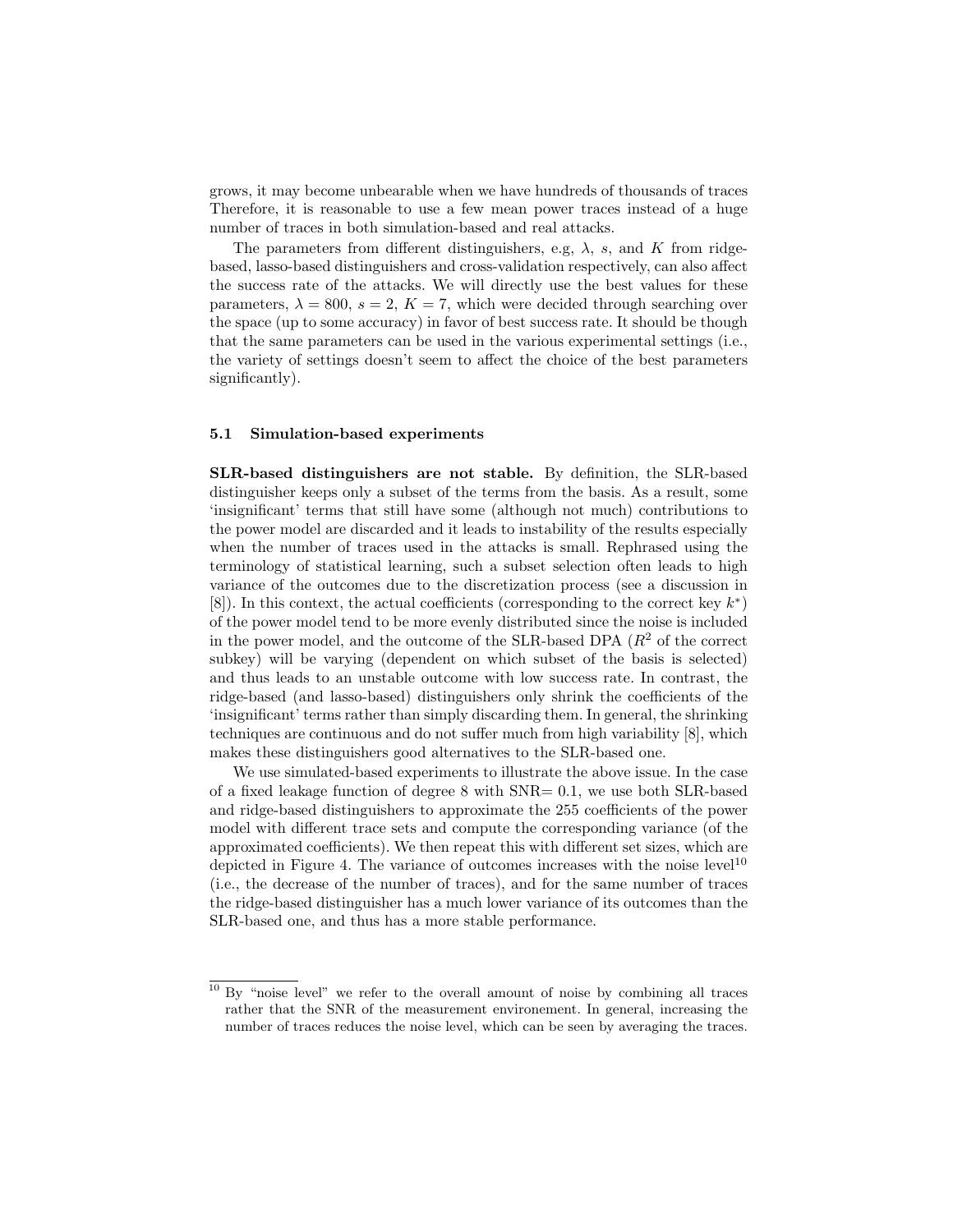

Fig. 4. Variances estimated of the estimated coefficients, for the ridge-based and SLRbased distinguishers, using different numbers of traces.

A comparison of various attacks with simulation-based experiments. Figure 5 illustrates the  $(1st order<sup>11</sup>)$  success rates of all aforementioned DPAs on leakage functions of different degrees, in which we repeat each experiments 100 times (each time with a different random leakage function) to compute the success rates. In addition, we include the best DoM attack and known model DPA as baselines, where the former (resp., latter) is considered as the best traditional DPA attacks without any (resp., full) a priori knowledge about the power model. We have the following observations.

First, ridge-based DPA with cross-validation and lasso-based DPA have are among the best attacks in all settings (in particular they outperform the best DoM attacks, and are only less powerful than known power-model DPA). We attribute this to the intuition that generic-emulating DPAs are better suited for power models of moderate and high degrees than traditional DPA. Second, the new generic-emulating DPAs perform better than SLR-based one, which

 $11$  We shall not confuse the t-th order success rate with high order DPA. The t-th order success rate is a generalization of the ordinary success rate [12]. That is, the attack is considered as successful as long as the correct key is ranked among top  $t$  in the key candidate list produced by the distinguisher. Note that for  $t$ -th order success rate there remains a guessing entropy of  $\log_2 t$ .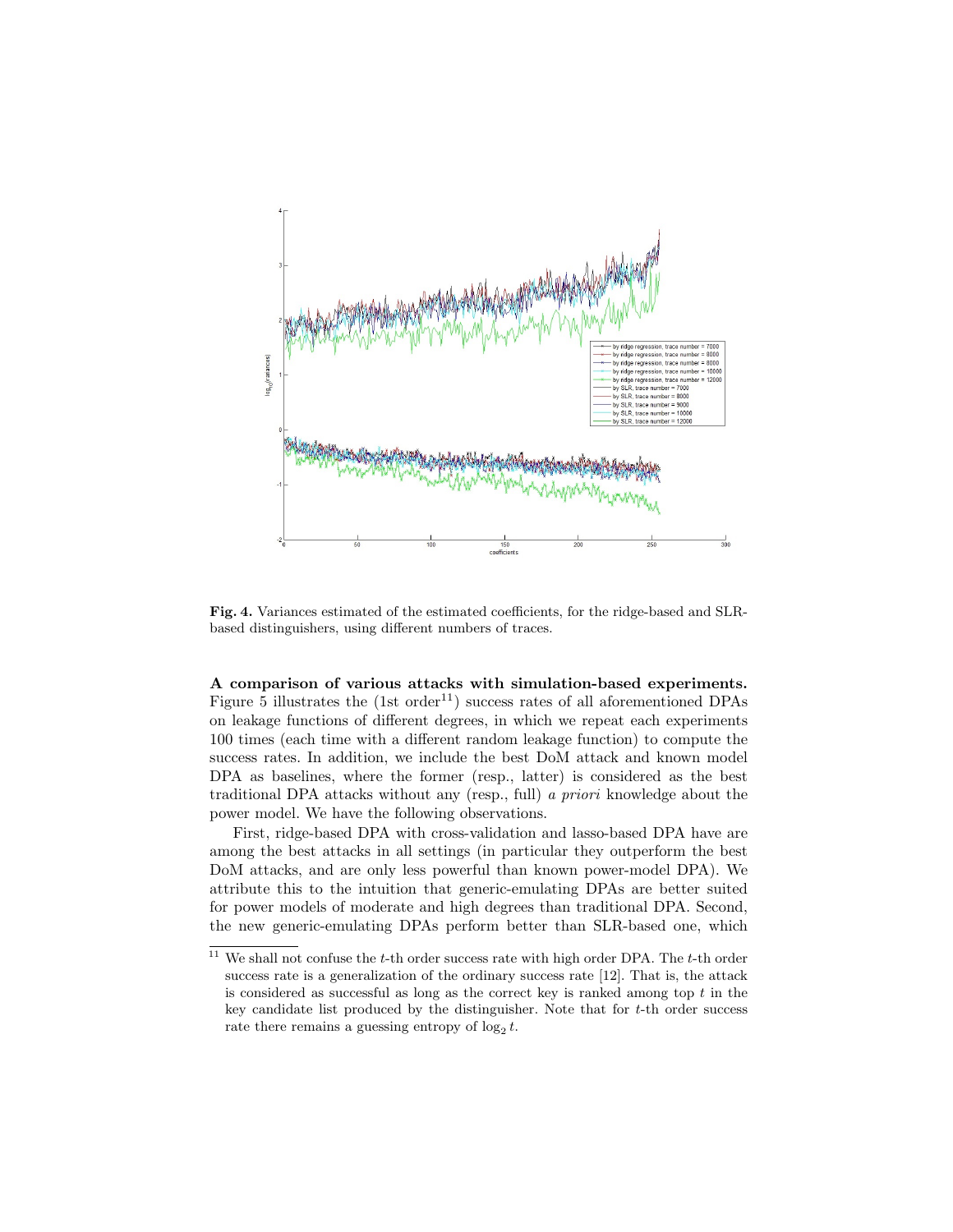is consistent with the discussion in Section 5.1. Third and interestingly, crossvalidation improves the performance of ridge-based DPA while it does not (and may even worsen) SLR-based and lasso-based DPAs. (It also makes the LRbased DPA work even for injective target function). This fits the intuition that cross-validation cannot be a universal performance enhancer in a non-profiled setting (since its standard use is to avoid overfitting models in the profiled setting). However, experiments show that despite heuristic, its application in a non-profiled setting can be useful.

Finally, in order to fully exemplify the power of generic-emulating DPA, we also perform the attacks against some artificial leakage function, in which all low degree terms are discarded. More specifically, we consider the leakage function  $L(z) = \sum_{u \in \mathcal{U}} \alpha_u z^u, \forall z \in \mathbb{F}_2^m$ , where u is from  $\mathbb{F}_2^m$  but excludes those whose Hamming weight is less than or equal to  $p$ . We simulate the traces for  $p = 4, m = 8$  and show the success rates in Figure 6. We can see that in this case, the best DoM attack behaves poorly and meanwhile the generic-emulating DPAs are not affected. Admittedly, this leakage case may be unrealistic, but it serves as a good example that generic-emulating DPAs can deal with a wider range of leakage function.

Table 1 below tabulates the running times of all attacks mentioned above (we use 256 averaged single-point traces so this running times also hold for the experiments on smart cards in the next section). We note that SLR-based and lasso-based distinguishers have the longest and shortest running time respectively. In general, cross-validation increases the running time for most (e.g., SLR-based and ridge-based) distinguishers except for the lasso-based one. This is due to that cross-validation actually only operates on a subset of the traces and thus makes the effective input length of the Least Angle Regression algorithm (used by the lasso-based distinguisher) shorter.

Table 1. The running times for various attacks, where C-V stands for cross-validation.

| SLR-based DPA                                                 | 5.644s  |
|---------------------------------------------------------------|---------|
| SLR-based DPA with C-V                                        | 26.011s |
| Ridge-based DPA                                               | 4.290s  |
| Ridge-based DPA with C-V 16.930s                              |         |
| Lasso-based DPA                                               | 3.308s  |
| Lasso-based DPA with $C\text{-}\overline{V}\overline{3.140s}$ |         |
| Best DoM attack                                               | 0.363s  |

## 5.2 Experiments on Smart Cards

We carry out experiments on an AES microscale ASIC implementation, and measure the power consumptions using a LeCroy waverunner 610Zi digital oscilloscope at a sampling rate of 250 MHz.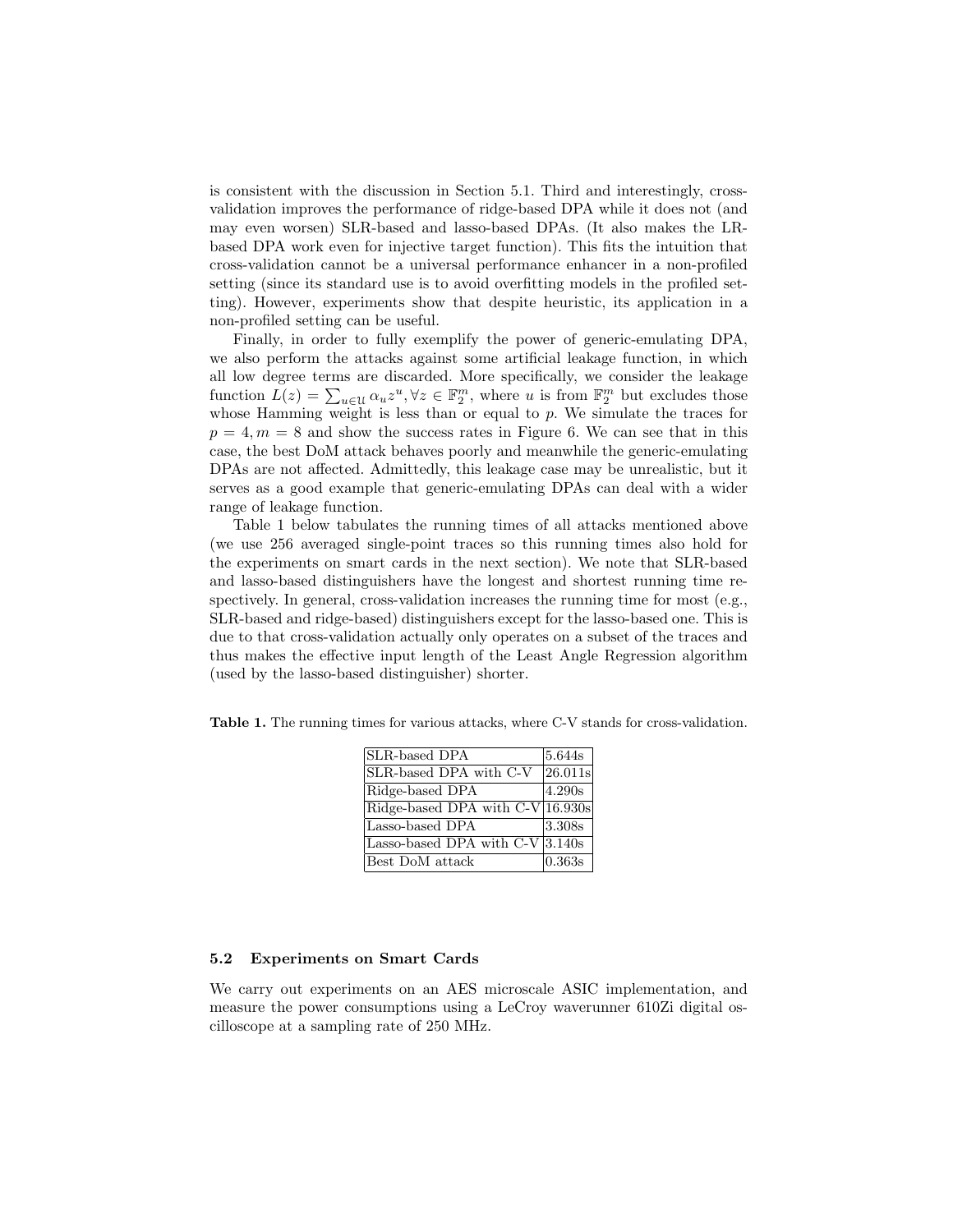

Fig. 5. The success rates of different attacks for different leakages and SNR=0.1.

The lefthand of Figure 7 gives the success rates for all attacks discussed above on the real smart card. The experiment shows that cross-validation significantly improves the performance of generic-emulating DPAs on real smart cards. In addition, ridge-based DPA with cross-validation is the one with the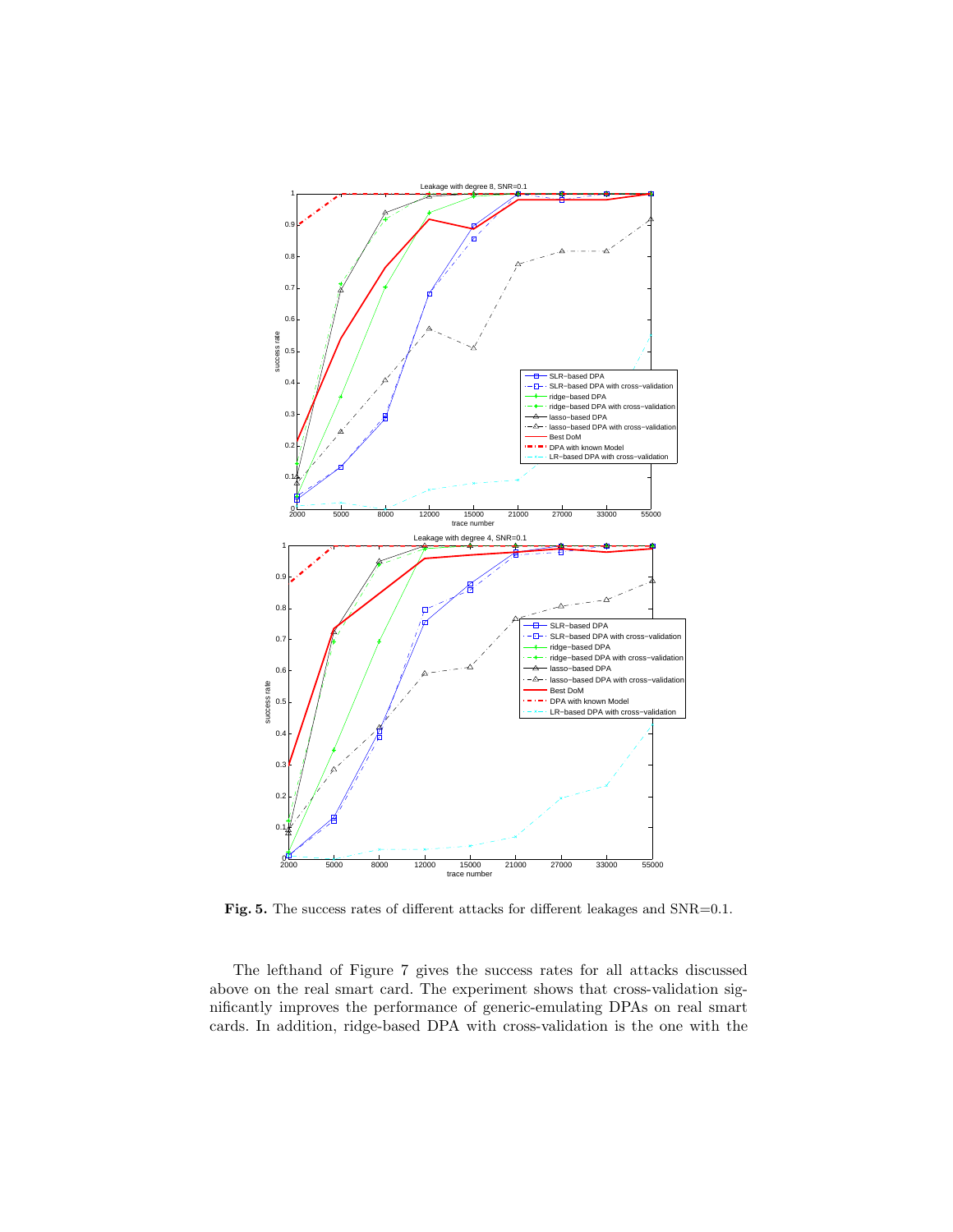

Fig. 6. The success rates of various attacks for an 'artificial' power model.

closest performance to the best DoM DPA. Finally, unlike the simulation based case, the DPAs without cross-validation perform poorly and mostly do not work, and thus we conclude that cross-validation is a useful tool for generic-emulating DPAs against real smart cards. As in the previous section, the exact reasons of this behavior are hard to explain due to their heuristic nature, but we can reasonably assume that it is mostly the less regular behavior of real measurements that make cross-validation more useful in this context.

The righthand of Figure 7 gives the 8th-order success rates for all DPA attacks. This is for a better alignment with the DoM attack. That is, the best DoM attack assumes the knowledge of which target bit (out of 8 candidates) gives the highest correlation, but in practice there is a guessing entropy of  $\log_2 8 = 3$ bits for realistic attackers. Likewise, there is also a guessing entropy of 3 bits from a successful 8th-order key recovery to an ideal (1st-order) one. In this scenario, the result suggests that the performances of ridge-based and lassobased DPAs (both with cross-validation) are very close to (almost the same as) that of the best DoM. This demonstrates the usefulness and effectiveness of generic-emulating DPA in practice. Namely, they don't loose much in contexts where DoM attacks work best, and they gain a lot in more challenging scenarios.

## 6 Conclusion

In this paper, we continue the study of [16] on the feasibility, efficiency and limits of generic(-emulating) DPAs. We propose two new generic-emulating dis-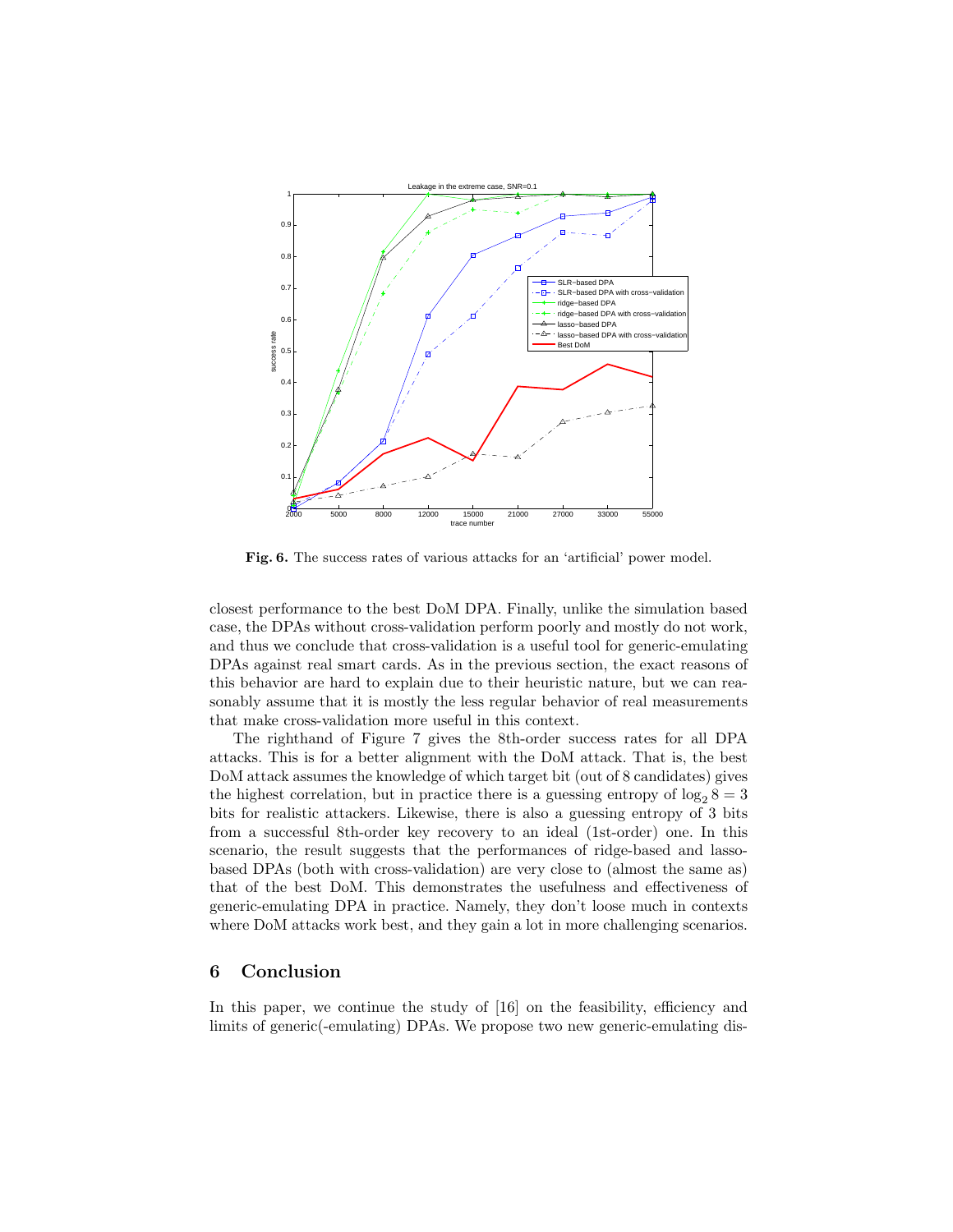

Fig. 7. The success rates of various attacks on a real AES ASIC implementation.

tinguishers, i.e., the ridge-based and lasso-based ones. We illustrate that these new distinguishers are more stable compared to the SLR-based one. We also show through both simulation-based and real experiments that our generic-emulating DPAs are practical (as compared with traditional DPAs). In addition, combined with the cross-validation technique, the generic-emulating DPAs demonstrate a significantly improved performance in our attacks agains real cryptographic devices.

Acknowledgments. This research work was supported in parts by the National Basic Research Program of China (Grant 2013CB338004) and the European Commission through the ERC project 280141 (CRASH). Yu Yu was supported by the National Natural Science Foundation of China Grant (Nos. 61472249, 61103221). Zheng Guo was supported by the National Natural Science Foundation of China Grant (No. 61402286). F.-X. Standaert is a research associate of the Belgian Fund for Scientific Research (FNRS-F.R.S.). Dawu Gu was supported by the National Natural Science Foundation of China Grant (No. 61472250), the Doctoral Fund of Ministry of Education of China (No. 20120073110094), the Innovation Program by Shanghai Municipal Science and Technology Commission (No. 14511100300), and Special Fund Task for Enterprise Innovation Cooperation from Shanghai Municipal Commission of Economy and Informatization (No. CXY-2013-35).

## References

- 1. Batina, L., Gierlichs, B., Lemke-Rust, K.: Differential cluster analysis. In: Cryptographic Hardware and Embedded Systems - CHES 2009, 11th International Workshop, Lausanne, Switzerland, September 6-9, 2009, Proceedings. pp. 112–127 (2009)
- 2. Brier, E., Clavier, C., Olivier, F.: Correlation power analysis with a leakage model. In: Cryptographic Hardware and Embedded Systems - CHES 2004: 6th International Workshop Cambridge, MA, USA, August 11-13, 2004. Proceedings. pp. 16–29 (2004)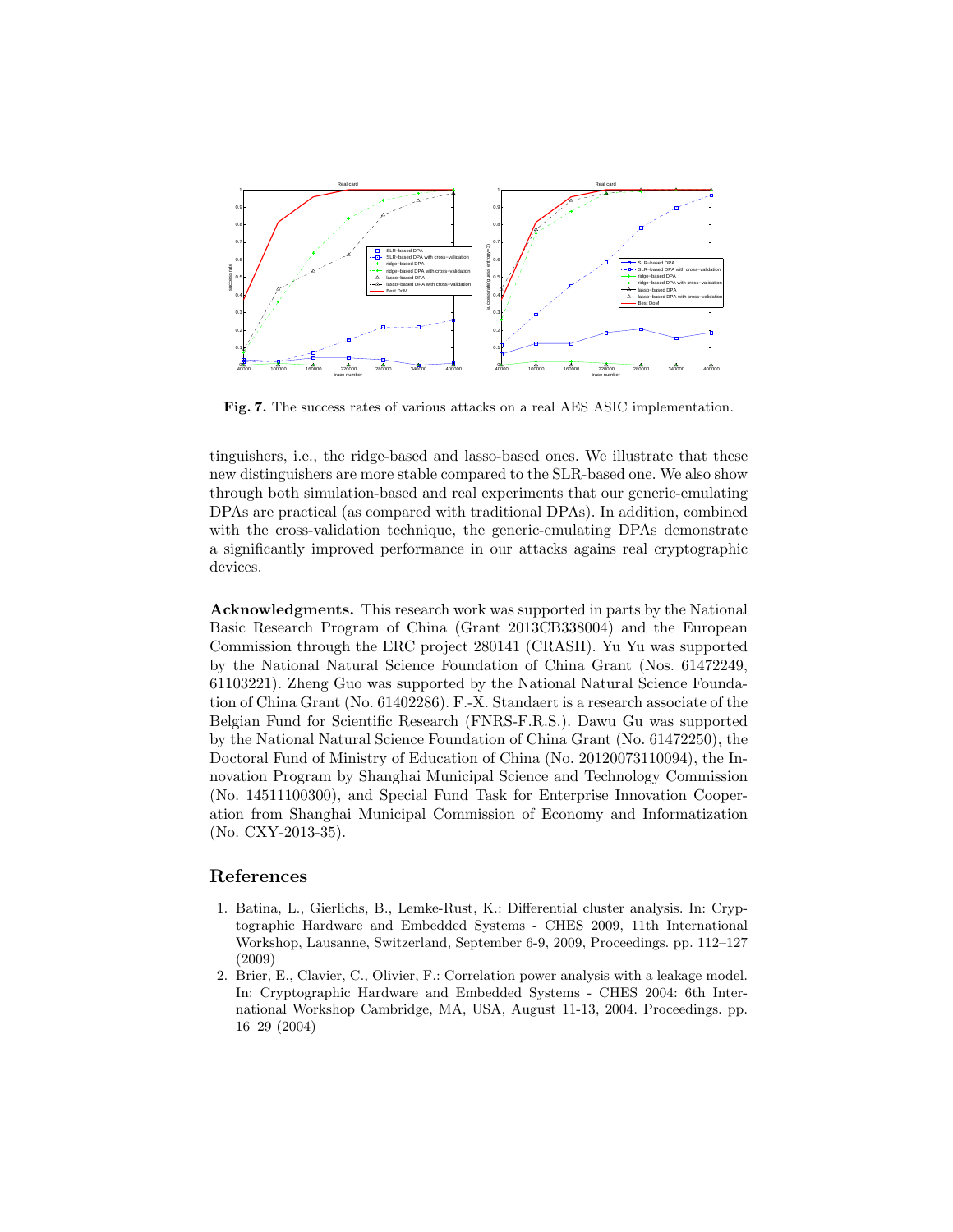- 3. Carlet, C.: Boolean functions for cryptography and error correcting codes. Boolean Models and Methods in Mathematics, Computer Science, and Engineering 2, 257– 397 (2010)
- 4. Chari, S., Rao, J.R., Rohatgi, P.: Template attacks. In: Cryptographic Hardware and Embedded Systems - CHES 2002, 4th International Workshop, Redwood Shores, CA, USA, August 13-15, 2002, Revised Papers. pp. 13–28 (2002)
- 5. Durvaux, F., Standaert, F., Veyrat-Charvillon, N.: How to certify the leakage of a chip? In: Advances in Cryptology - EUROCRYPT 2014 - 33rd Annual International Conference on the Theory and Applications of Cryptographic Techniques, Copenhagen, Denmark, May 11-15, 2014. Proceedings. pp. 459–476 (2014)
- 6. Efron, B., Hastie, T., Johnstone, I., Tibshirani, R., et al.: Least angle regression. The Annals of statistics 32(2), 407–499 (2004)
- 7. Gierlichs, B., Batina, L., Tuyls, P., Preneel, B.: Mutual information analysis. In: Cryptographic Hardware and Embedded Systems - CHES 2008, 10th International Workshop, Washington, D.C., USA, August 10-13, 2008. Proceedings. pp. 426–442 (2008)
- 8. Hastie, T., Tibshirani, R., Friedman, J.: The elements of statistical learning: Data mining, inference, and prediction second edition. vol. 1, pp. 43–94. Springer New York (2009)
- 9. Kocher, P.C., Jaffe, J., Jun, B.: Differential power analysis. In: Advances in Cryptology - CRYPTO '99, 19th Annual International Cryptology Conference, Santa Barbara, California, USA, August 15-19, 1999, Proceedings. pp. 388–397 (1999)
- 10. Renauld, M., Standaert, F., Veyrat-Charvillon, N., Kamel, D., Flandre, D.: A formal study of power variability issues and side-channel attacks for nanoscale devices. In: Advances in Cryptology - EUROCRYPT 2011 - 30th Annual International Conference on the Theory and Applications of Cryptographic Techniques, Tallinn, Estonia, May 15-19, 2011. Proceedings. pp. 109–128 (2011)
- 11. Schindler, W., Lemke, K., Paar, C.: A stochastic model for differential side channel cryptanalysis. In: Cryptographic Hardware and Embedded Systems - CHES 2005, 7th International Workshop, Edinburgh, UK, August 29 - September 1, 2005, Proceedings. pp. 30–46 (2005)
- 12. Standaert, F., Malkin, T., Yung, M.: A unified framework for the analysis of side-channel key recovery attacks. In: Joux, A. (ed.) Advances in Cryptology - EUROCRYPT 2009, 28th Annual International Conference on the Theory and Applications of Cryptographic Techniques, Cologne, Germany, April 26-30, 2009. Proceedings. Lecture Notes in Computer Science, vol. 5479, pp. 443–461. Springer (2009)
- 13. Veyrat-Charvillon, N., Standaert, F.: Mutual information analysis: How, when and why? In: Cryptographic Hardware and Embedded Systems - CHES 2009, 11th International Workshop, Lausanne, Switzerland, September 6-9, 2009, Proceedings. pp. 429–443 (2009)
- 14. Veyrat-Charvillon, N., Standaert, F.: Generic side-channel distinguishers: Improvements and limitations. In: Advances in Cryptology - CRYPTO 2011 - 31st Annual Cryptology Conference, Santa Barbara, CA, USA, August 14-18, 2011. Proceedings. pp. 354–372 (2011)
- 15. Whitnall, C., Oswald, E., Mather, L.: An exploration of the kolmogorov-smirnov test as a competitor to mutual information analysis. In: Smart Card Research and Advanced Applications - 10th IFIP WG 8.8/11.2 International Conference, CARDIS 2011, Leuven, Belgium, September 14-16, 2011, Revised Selected Papers. pp. 234–251 (2011)